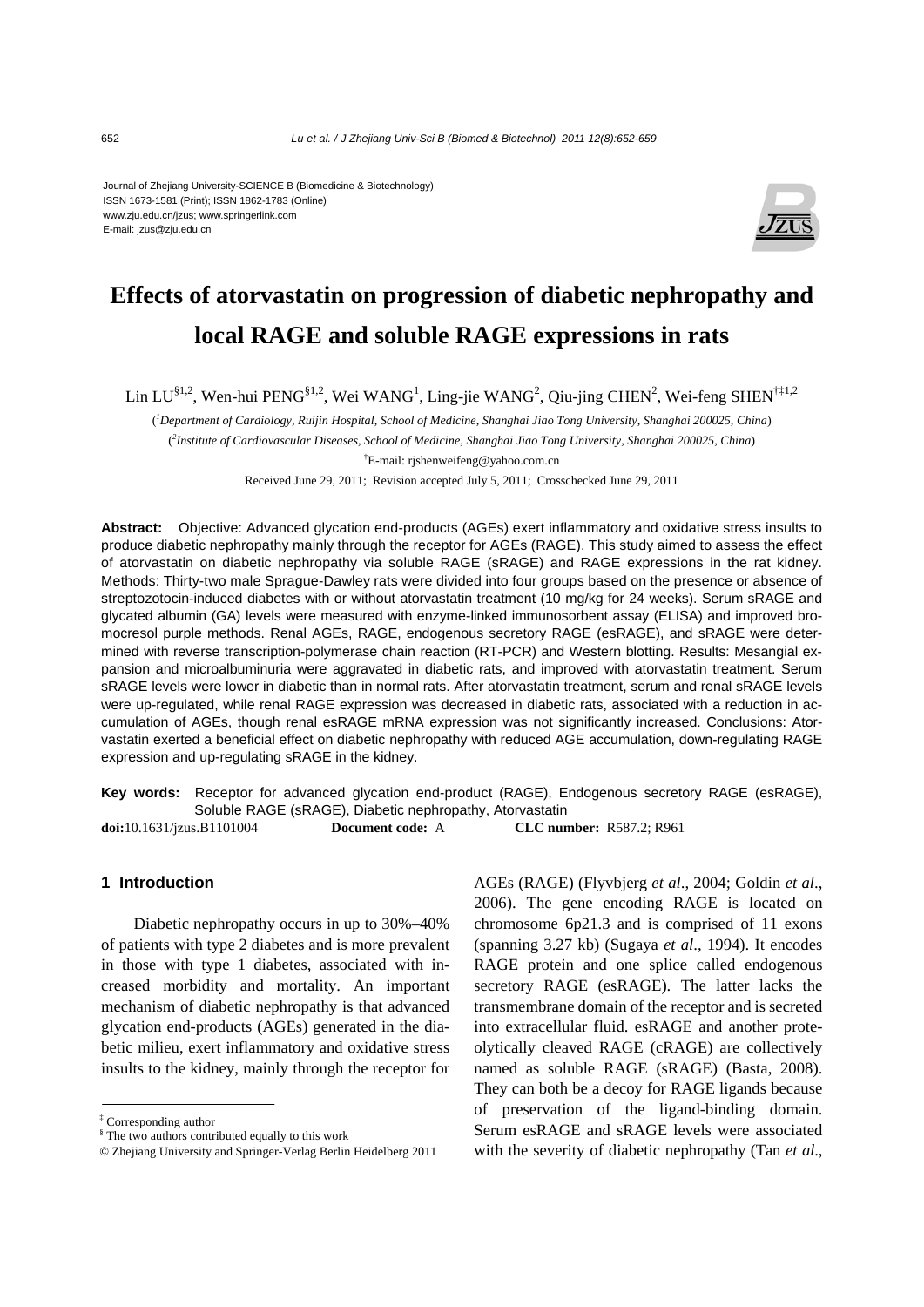2006; Humpert *et al*., 2007; Koyama *et al*., 2007; Gohda *et al*., 2008) and presumed to be novel biomarkers and potential protective factors in diabetes and its complications (Santilli *et al*., 2009).

Statins were first introduced in clinical practice as lipid-lowering agents, and thereafter found to have anti-oxidative and anti-inflammatory effects. Numerous clinical trials have consistently demonstrated the beneficial effects of atorvastatin in the prevention of cardiovascular disease and improvement of outcomes in patients with diabetes. Several recent studies have shown that statins can also reduce renal injury by decreasing mesangial matrix expansion and hypercellularity (Kasiske *et al*., 1988; O′Donnell *et al*., 1993), lowering urine albumin excretion in patients with diabetic nephropathy (Fried *et al*., 2001; Sandhu *et al*., 2006). In this study, we sought to assess the impact of atorvastatin on glomerular histology and expression of renal RAGE splice variants in diabetic rats.

### **2 Materials and methods**

#### **2.1 Experimental rodent model**

Diabetes was induced in male Sprague-Dawley rats (200 to 250 g) by a single intraperitoneal injection of streptozotocin (70 mg/kg body weight) (Sigma, Munich, Germany) prepared in 0.1 mol/L sodium citrate buffer, pH 4.5 (van Linthout *et al*., 2008). Animals with plasma glucose concentrations  $\geq$ 15 mmol/L one week after administration were included in this study. Sham-injected animals were given citrate buffer only. Diabetic and control rats were randomly allocated to normal saline or atorvastatin treatment (10 mg/kg body weight by gauge) and followed for 24 weeks. Rats were allowed access to standard chow and water ad libitum. Four units of Novolin 30R insulin (Novo Nordisk, Denmark) were administered daily to the diabetic rats. The study protocol was approved by the Animal Care and Use Committee, Ruijin Hospital, School of Medicine, Shanghai Jiao Tong University and complied with the Guide for the Care and Use of Laboratory Animals.

#### **2.2 Biochemical investigation**

Blood samples were collected from the inferior caval vein at execution and stored at −40 °C. Serum glucose, hemoglobin A1c (HbA1c), creatinine, uric acid, and total cholesterol were measured as stated previously (Lu *et al*., 2007). Serum glycated albumin (GA) level was determined with the improved bromocresol purple method using Lucica™ glycated albumin-L assay kit (Asahi Kasei Pharma, Japan) (Pu *et al*., 2007), and sRAGE was assessed by Rat/Mouse sRAGE enzyme-linked immunosorbent assay (ELISA) kit (catalog No. SK00112-03, Adipobiotech Company, Beijing, China).

## **2.3 Histology and immunohistochemistry for renal RAGE**

In each group, three kidneys were fixed in 4% (v/v) formalin and embedded in paraffin. The paraffin sections were cut at 3 μm and deparaffinized. The remaining five kidneys were snap-frozen in liquid nitrogen and stored at −80 °C for subsequent RNA and protein extractions. Periodic acid-Sciff (PAS) staining was performed for the evaluation of mesangial expansion in glomeruli. For immunohistochemical analysis, the slides were incubated with monoclonal rat RAGE primary antibody (1:50 in dilution; Santa Cruz Biotech) overnight at  $4^{\circ}$ C, washed in phosphatebuffered saline (PBS), and probed with rabbit IgG antibody. The anti-rabbit horseradish peroxidase/ 3,3′-diaminobenzidine (HRP/DAB) detection system (ABC Staining Systems of Santa Cruz Biotech) was used according to the protocol for visualization.

# **2.4 Reverse transcription-polymerase chain reaction (RT-PCR)**

Total RNA (3 μg) was extracted from each kidney by TRIzol (Invitrogen, Paisley, UK) and used to synthesize cDNA with reverse transcription system kits (Promega, Madison, WI, USA). Semi-quantitative PCR amplification was performed as described previously (Lu *et al*., 2008). Briefly, in a final volume of 50 μl, PCR buffer, 10 pmol sense and antisense primers, 2.5 U of Hot Start polymerase (TaKaRa Biotechnology, Shiga, Japan), and 2–10 μl of template cDNA were mixed. The reaction profile for amplification was in the exponential phase. The PCR products of interest were visualized on  $1.5\%$  (v/v) agarose gels, stained with ethidium bromide. Gene expression for each of the sequences identified in Table 1 was analyzed. Each sample was tested in triplicate. Results were expressed relative to control kidneys, which were arbitrarily assigned a value of 1.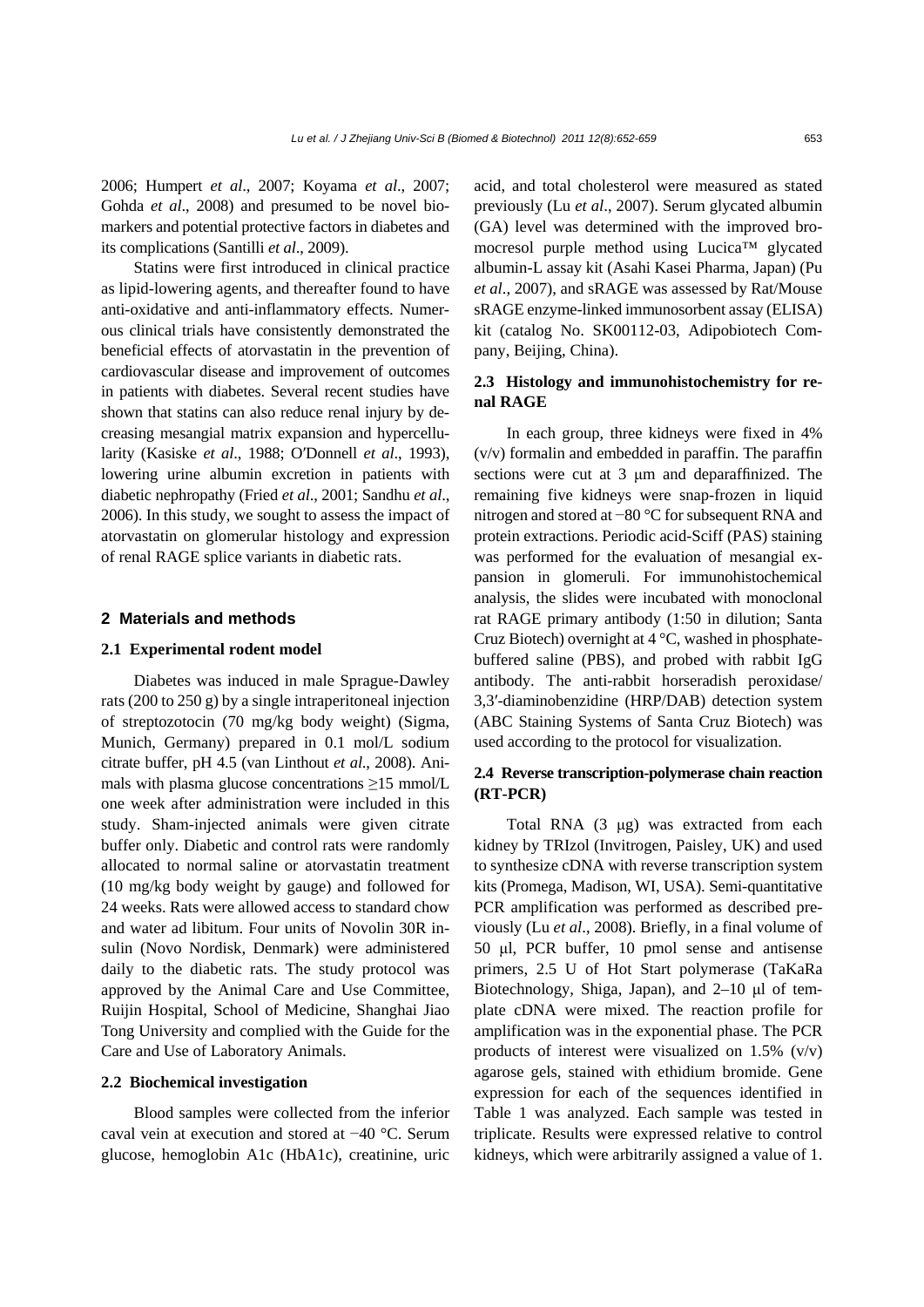## **2.5 Western blotting**

The whole right kidney was mashed using liquid nitrogen, and then lysed in RIPA buffer. Lysates were incubated for 30 min on ice and then centrifuged at 15000×*g* for 15 min to collect supernatants. Total proteins (30  $\mu$ g) were separated by 10% (v/v) sodium dodecyl sulfate polyacrylamide gel electrophoresis (SDS-PAGE) and transferred to a polyvinylidene difluoride membrane (PVDF; Millipore, Billerica, MA, USA) as previously described (Lu *et al*., 2008). Nonspecific binding sites were blocked for 1 h with 0.05 g/ml nonfat milk powder in Tris-buffered saline (pH 7.4) and  $0.05\%$  (v/v) Tween 20 (BioRad) followed by overnight incubations with anti-AGEs (bs-1158R, Bioss, China) or anti-RAGE antibody (sc-8229, Santa Cruz, USA). Anti-AGE antibody was suitable for the detection of different AGE products in tissues as protocol indicated. This anti-RAGE antibody recognized RAGE, esRAGE, and sRAGE. Blots of proteins in extraction reagent were probed with antiglyceraldehyde 3-phosphate dehydrogenase (GAPDH) antibody (sc-25778, Santa Cruz, USA) to ensure equal loading, and HRP-conjugated secondary antibody was detected using ECL chemiluminescent system (Amersham Biosciences, Piscataway, NJ, USA). Band intensity was quantified by scanning densitometry.

#### **2.6 Statistical analysis**

Biochemical data and band intensity for autoradiographic experiments were quantified and graphically expressed as mean±standard error (SE). All experiments were replicated at least three times, with each replicate employing independent kidney isolations. Quantified image data in experiments from four groups were compared using two-way analysis of variance (ANOVA) followed by post-hoc analysis using Bonferroni test, corrected for multiple comparisons. All analyses were done with SPSS for Windows 13.0 (SPSS Inc., Chicago, Illinois, USA). *P*≤0.05 was considered statistically significant.

## **3 Results**

## **3.1 Identification of rat esRAGE mRNA**

Harashima *et al*. (2006) identified two splices of mouse esRAGE mRNA that had exon 9+intron 9+ exons 10+11 and exon 9+intron 9+exon 10+intron 10+ exon 11 of RAGE gene in 3′ end, respectively. We hypothesized that the esRAGE structure of rats was similar to that of mice, as most of their genes were of high homology. The upper primer of PCR was designed in intron 9 and down primer in exon 11 (Table 1). Two PCR products were detected by using template extracted from lung tissue (Fig. 1). The 345-bp band was sequence-verified to represent exon 9+intron 9+ exons 10+11 from the full-length RAGE mRNA, while 445 bp represented exon 9+intron 9+exon 10+ intron 10+exon 11.



**Fig. 1 PCR product amplification from rat lung cDNA** Two PCR products were detected by using template extracted from lung tissue: one band was 345 bp, and another band was 445 bp

|  |  | Table 1 Semi-quantitative RT-PCR primers and PCR products |  |
|--|--|-----------------------------------------------------------|--|
|  |  |                                                           |  |

| Gene        | Sequence                                | Length of product                                                           |          |
|-------------|-----------------------------------------|-----------------------------------------------------------------------------|----------|
|             | Up primer                               | Down primer                                                                 | (bp)     |
|             |                                         | GAPDH 5' ACT CCC TCA AGA TTG TCA GCA 3' 5' CAT ACC AGG AAA TGA GCT TCA C 3' | 519      |
| <b>RAGE</b> | - 5' CCT CTG ATT CCT GAT GGC AA 3'      | - 5' CTC ATC CTC ATG CCC TAC CT 3'                                          | 399      |
|             | esRAGE 5' TGC CCT CAA TCT TCC CTA TG 3' | 5' GAG GTT GAA TTG GGA TCG TAG 3'                                           | 345, 445 |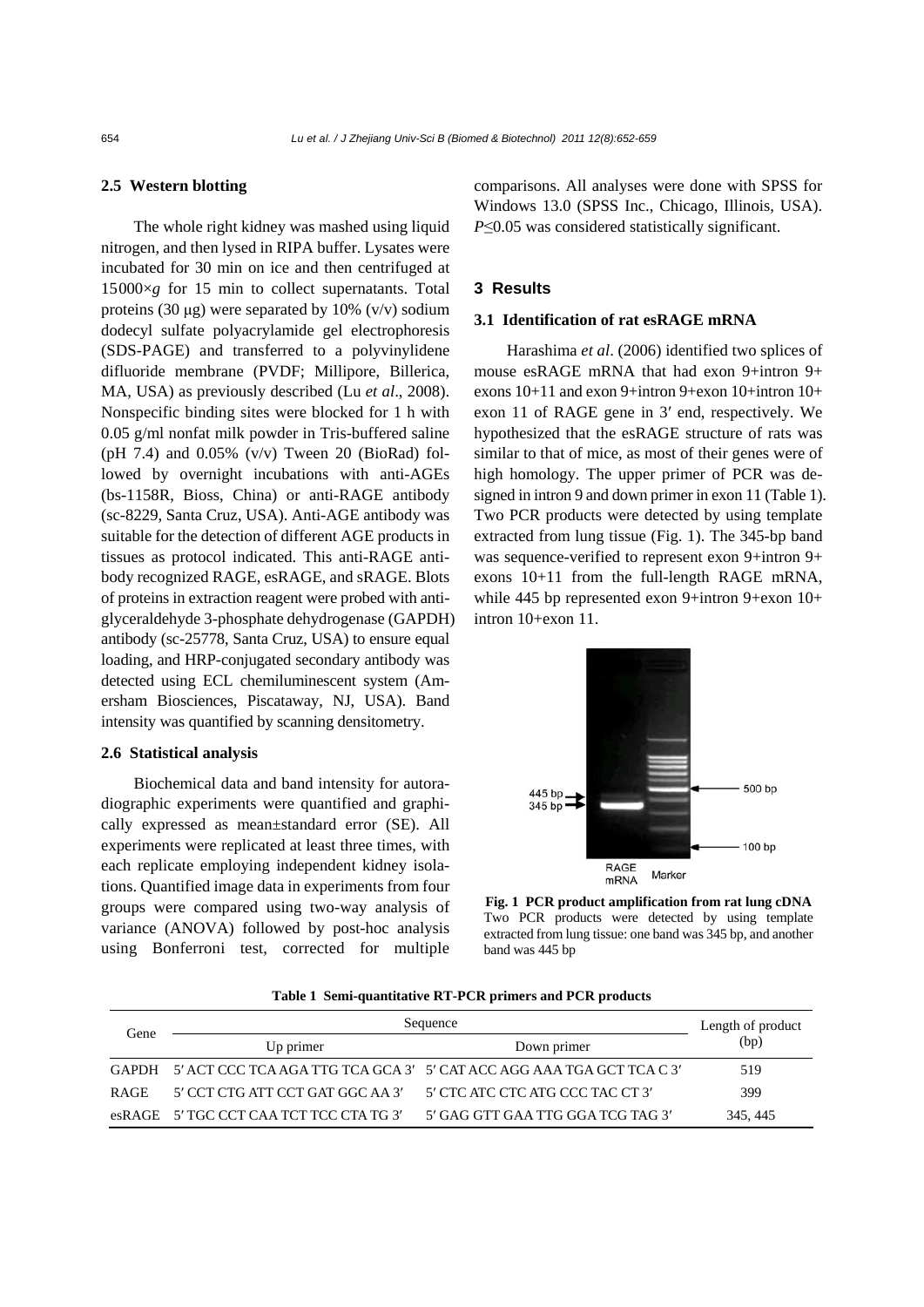#### **3.2 Physiologic and biochemical characteristics**

Blood glucose was significantly increased after streptozotocin injection followed by clear manifestations of diabetes including polydipsia, diuresis, polyphagia, and weight loss. GA was increased in all diabetic rats compared with normal controls (Table 2).

Serum total cholesterol levels were similar irrespective of atorvastatin treatment in normal or diabetic rats. Diabetic rats without atorvastatin treatment had increased kidney weight in contrast to body weight loss. Atorvastatin tended to ameliorate the progression of renal enlargement. In addition, sRAGE levels were reduced in diabetic rats, which were restored to near-normal level after atorvastatin treatment. All diabetic rats had severe microalbuminuria, which was significantly ameliorated by atorvastatin treatment.

# **3.3 Glomerular histology and immunohistochemistry analysis**

Diabetic kidneys showed mesangial expansion characterized by increased PAS-stained mesangial

matrix area (Fig. 2). Glomerular volume tended to be larger and Bowman's capsule was more compressed in diabetic than in normal rats. RAGE was universally expressed in the glomerular mesangium of diabetic rats. Atorvastatin treatment prevented mesangial expansion in diabetic rats by retarding the progression of glomerular cell proliferation and volume increase.

# **3.4 Expression of renal RAGE splice variants modulated by atorvastatin**

Compared with normal controls, expressions of both RAGE and esRAGE mRNAs were significantly increased in the diabetic kidney, the levels of which were decreased when treated with atorvastatin (Fig. 3).

Western blot showed that deposition of AGEs was significantly increased in diabetic renal tissues, whereas atorvastatin prevented diabetes-induced accumulation of AGEs (Fig. 4) and led to a decreased RAGE level (Fig. 5). In the diabetic kidney, renal sRAGE protein was up-regulated after atorvastatin treatment, associated with an increase in serum sRAGE levels (Fig. 5, Table 2).

| Group                     | BW<br>$\left( \mathbf{g}\right)$ | <b>KW</b><br>(g) | TC<br>(mmol/L) | BG<br>(mmol/L) | GА<br>(g/L)               | Serum sRAGE<br>(ng/ml)   | Microalbuminuria<br>(mg/d) |
|---------------------------|----------------------------------|------------------|----------------|----------------|---------------------------|--------------------------|----------------------------|
| Normal                    | $599+92$                         | $3.58 + 0.22$    | $2.2+0.2$      | $7.0 + 1.8$    | $0.095 + 0.05$            | $3.43 + 0.22$            | $0.63 + 0.36$              |
| Normal+<br>atorvastatin   | $562+102$                        | $3.72 + 0.15$    | $1.8 + 0.3$    | $6.7 + 2.1$    | $0.042 + 0.01$            | $3.31 + 0.15$            | $0.53+0.24$                |
| Diabetes                  | $406+121$                        | $4.12 + 0.76^*$  | $1.9 + 0.4$    | $24.1 + 8.2^*$ | $0.230+0.13^*$            | $2.57+0.53$ <sup>*</sup> | $1.38 + 0.87$ <sup>*</sup> |
| Diabetes+<br>atorvastatin | $397 + 73$                       | $3.85 + 0.88$    | $1.8 + 0.4$    | $23.5 + 6.5$   | $0.210+0.11$ <sup>*</sup> | $3.35 + 0.45^{\circ}$    | $0.72 + 0.32^{\Delta}$     |

**Table 2 Physiologic and biochemical measurements** 

BW: body weight; KW: kidney weight; TC: total cholesterol; BG: blood glucose; GA: glycated albumin. <sup>\*</sup> *P*<0.05 vs. normal rats; <sup>∆</sup> *P*<0.05 vs. diabetic rats



**Fig. 2 PAS staining of glomerulus for mesangial expansion and immunohistochemical staining of RAGE antibody (brown)**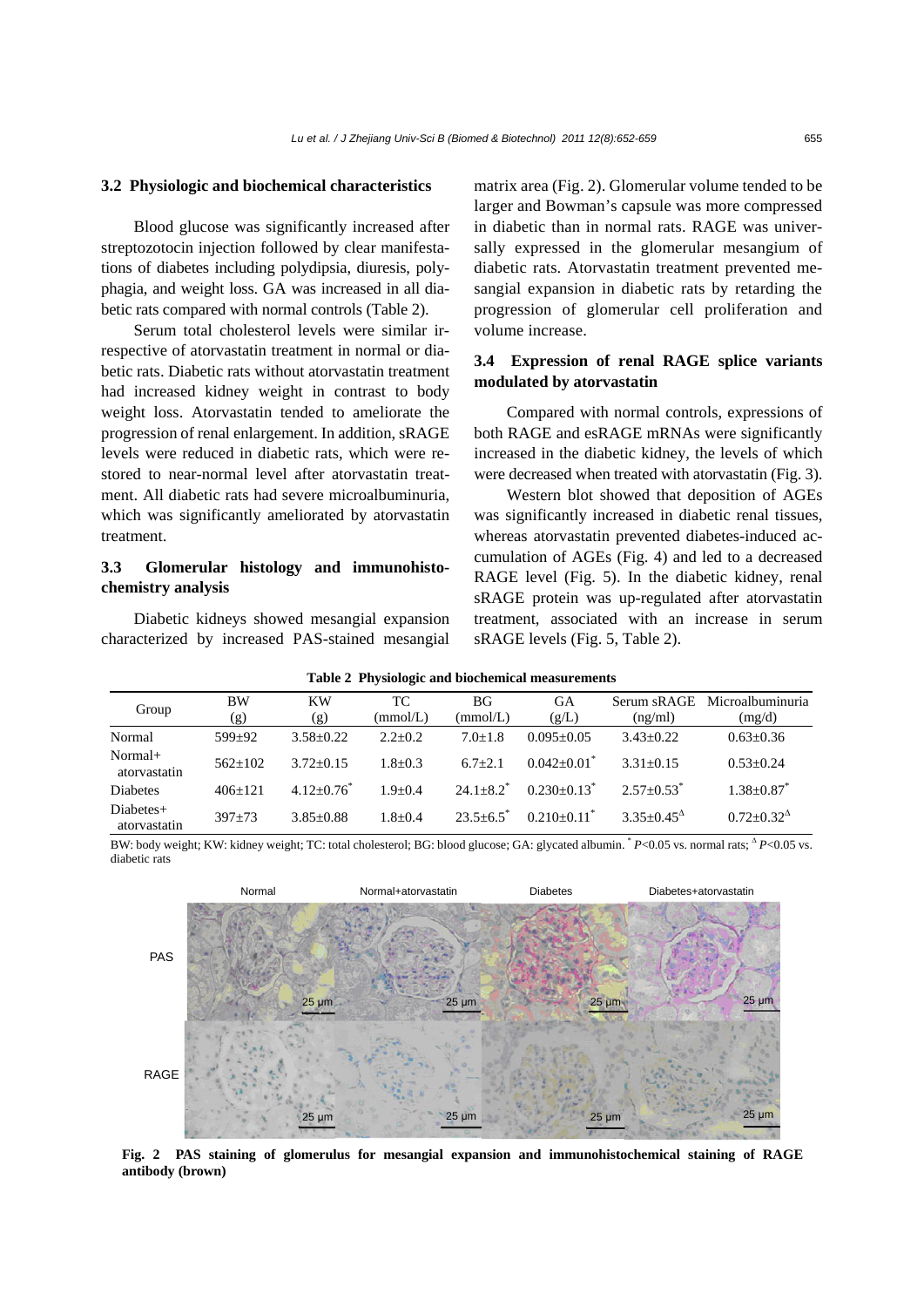

**Fig. 3 RT-PCR (a) and semi-quantification (b) of esRAGE and RAGE mRNAs**  Groups: 1, normal; 2, normal+atorvastatin; 3, diabetes; 4, diabetes+atorvastatin



**Fig. 4 Western blot (a) and semi-quantification (b) of AGE protein**  Groups: 1, normal; 2, normal+atorvastatin; 3, diabetes; 4, diabetes+atorvastatin



**Fig. 5 Western blot (a) and semi-quantification (b) of sRAGE and RAGE proteins**  Groups: 1, normal; 2, normal+atorvastatin; 3, diabetes; 4, diabetes+atorvastatin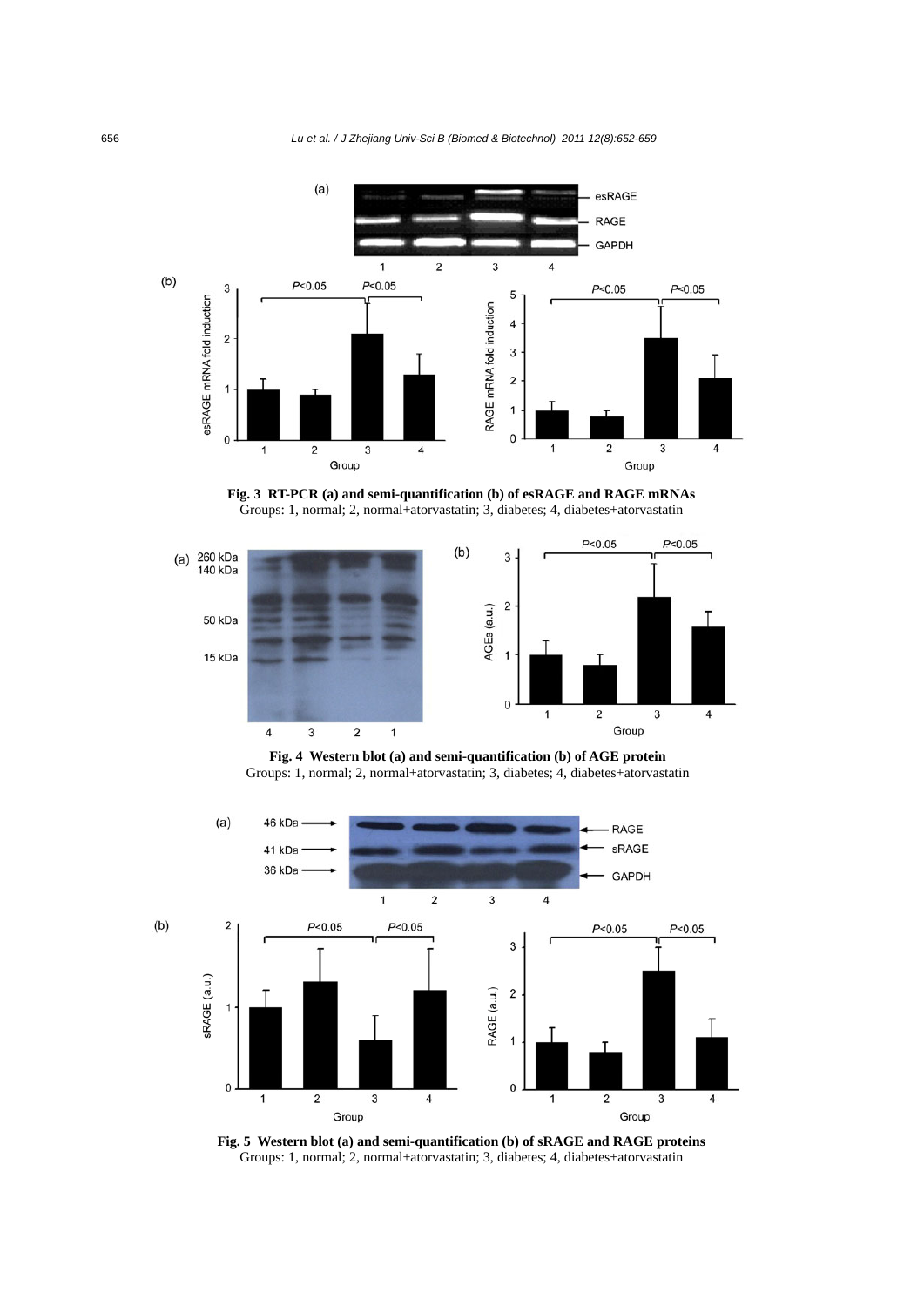#### *Lu et al. / J Zhejiang Univ-Sci B (Biomed & Biotechnol) 2011 12(8):652-659* 657

## **4 Discussion**

This study demonstrated that atorvastatin improves renal function and pathological changes of diabetic nephropathy, decreases AGE accumulation, and down-regulates RAGE expression while upregulating sRAGE.

We observed that atorvastatin treatment could retard the progression of renal dysfunction by significantly reducing proteinuria. Diabetic rats treated with atorvastatin had attenuated pathologic renal damage characterized by decreased mesangial expansion and glomerular hypertrophy and a trend of reduced kidney weight. In parallel with these changes, renal RAGE was significantly increased in diabetic rats, the level of which was then decreased after atorvastatin treatment.

AGE-RAGE interaction has been regarded as a major factor in diabetic nephropathy. An excessive AGE-RAGE interaction activates intracellular signaling cascades, leading to a plethora of proinflammatory and pro-fibrotic cellular responses through various downstream pathways. In contrast, inhibition of AGEs or blocking RAGE could attenuate glomerular hypertrophy, mesangial expansion, and urinary albumin excretion, and prevent the fall in creatinine clearance (Cohen and Ziyadeh, 1996; Wilkinson-Berka *et al*., 2002; Flyvbjerg *et al*., 2004; Thallas-Bonke *et al*., 2004). Streptozotocin-induced diabetic RAGE-null mice fail to develop significantly increased mesangial matrix expansion or thickening of the glomerular basement membrane (Wendt *et al*., 2003), suggesting that AGE-RAGE axis may be a therapeutic target for diabetic nephropathy.

It has been reported that simvastatin inhibits RAGE expression by decreasing myoperoxidedependent AGE generation (Cuccurullo *et al*., 2006). We found that renal AGEs were down-regulated in diabetic rats treated with atorvastatin, whereas serum GA was not significantly changed. GA is a type of Amadori-modified derivative, accounting for about 80% of the circulating glycated proteins in vivo (Cohen *et al*., 2006). Since serum glucose or GA level was not significantly changed in diabetic rats after atorvastatin treatment, the favorable effects of atorvastatin on the kidney may be more likely local rather than systemic.

In the present study, diabetic rats had decreased

renal and serum levels of sRAGE, which were, in part, due to the elimination of circulating AGE burden as a decoy receptor. Interestingly, atorvastatin reversed this down-regulation tendency and even raised the renal, as well as serum, sRAGE levels to near-normal range. We infer that this was contributed to by improved local antioxidation ability after atorvastatin treatment. As previous studies have suggested that reactive oxygen species (ROS) may regulate serum sRAGE (Devangelio *et al*., 2007), and intrinsic antioxidant enzyme activities in diabetic kidney are impaired, and statins could improve body antioxidation ability (Kurusu *et al*., 2000). Yet the mechanism of serum sRAGE regulated by ROS needs further investigation. In addition, normal rats treated with atorvastatin did not show a significant increase in serum and local sRAGE, implying that the effect of atorvastatin on sRAGE may be limited to the presence of pathology (e.g., diabetes).

esRAGE, an alternative splicing of RAGE mRNA, constitutes about 20% of the sRAGE levels in human (Nakamura *et al*., 2008). Our previous studies, coupled with others, suggest that esRAGE may have a different role in disease development compared with sRAGE (Basta, 2008; Yan *et al*., 2009). In this study, we observed that esRAGE expression on mRNA level was increased in the diabetic kidney, but decreased when RAGE expression was down-regulated by atorvastatin, consistent with reports of Harashima *et al.* (2006). Regional esRAGE level might reflect local RAGE expression and be up-regulated in tissues or cells stimulated by AGEs (Hudson *et al*., 2005; Radaelli *et al*., 2007; Gohda *et al*., 2008; Nishizawa and Koyama, 2008).

A variety of pharmacological compounds and strategies have been studied for their potential to influence the AGE-RAGE axis. However, few of them have yet been generally used in clinical practice, mostly due to their unfavorable side effects or marginally beneficial effects compared with conventional treatment strategies (Bohlender *et al*., 2005). As a commonly used and relatively safe drug, atorvastatin could be an appropriate recommendation for diabetic patients for renal complication protection (Forbes *et al*., 2005; Tan *et al*., 2007).

In conclusion, this study indicates that atorvastatin can improve renal function and pathological changes of rat diabetic nephropathy, reduce AGE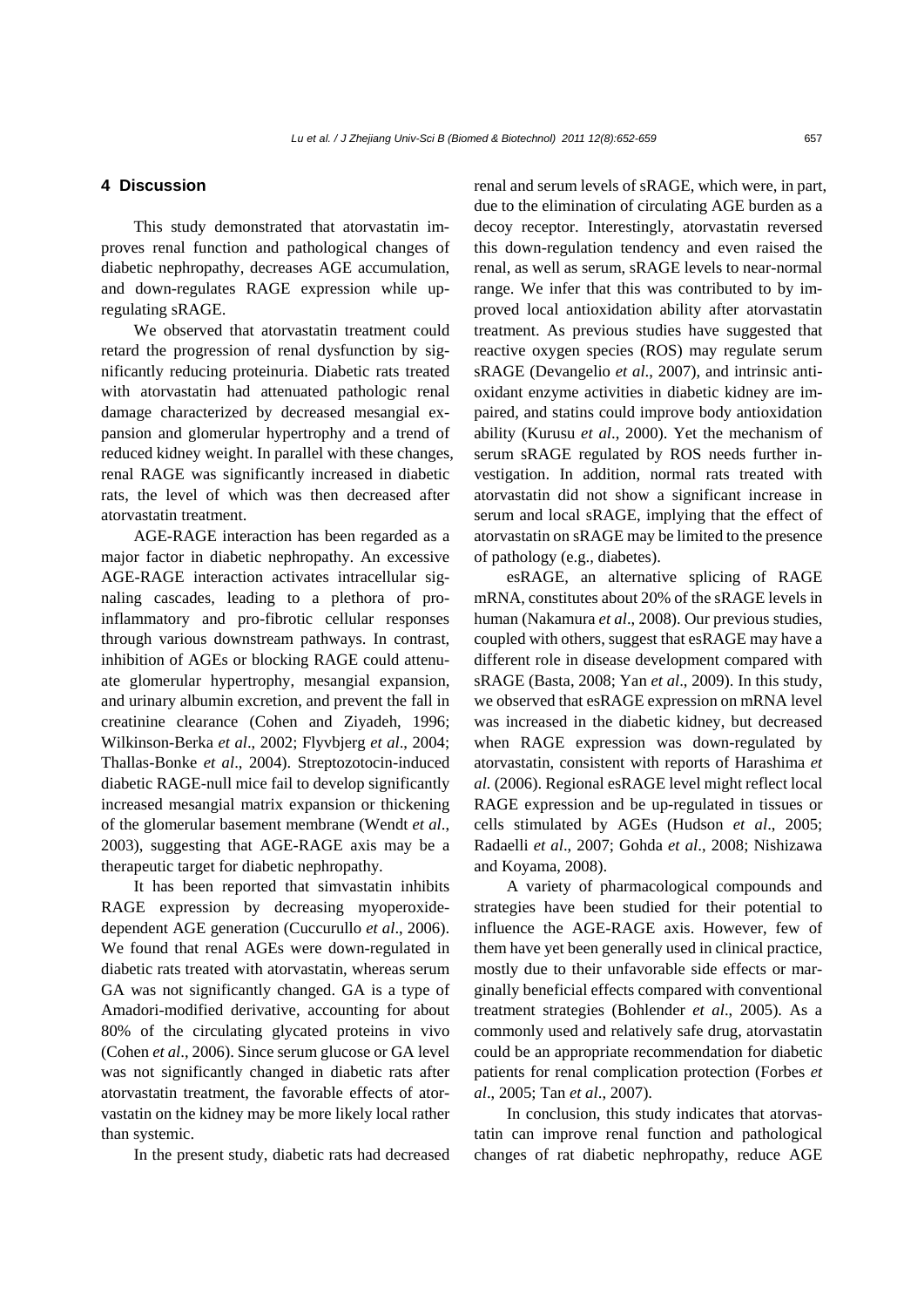accumulation, down-regulate RAGE expression, and up-regulate sRAGE expression. Atorvastatin may not only be a generally accepted therapy for diabetic patients with coronary artery disease, but may also have a protective effect on the kidney.

### **References**

- Basta, G., 2008. Receptor for advanced glycation endproducts and atherosclerosis: from basic mechanisms to clinical implications. *Atherosclerosis*, **196**(1):9-21. [doi:10.1016/ j.atherosclerosis.2007.07.025]
- Bohlender, J.M., Franke, S., Stein, G., Wolf, G., 2005. Advanced glycation end products and the kidney. *Am. J. Physiol. Renal. Physiol.*, **289**(4):F645-F659. [doi:10. 1152/ajprenal.00398.2004]
- Cohen, M.P., Ziyadeh, F.N., 1996. Role of Amadori-modified nonenzymatically glycated serum proteins in the pathogenesis of diabetic nephropathy. *J. Am. Soc. Nephrol.*, **7**(2):183-190.
- Cohen, M.P., Ziyadeh, F.N., Chen, S., 2006. Amadori-modified glycated serum proteins and accelerated atherosclerosis in diabetes: pathogenic and therapeutic implications. *J. Lab. Clin. Med.*, **147**(5):211-219. [doi:10.1016/j.lab.2005. 12.006]
- Cuccurullo, C., Iezzi, A., Fazia, M.L., de Cesare, D., di Francesco, A., Muraro, R., Bei, R., Ucchino, S., Spigonardo, F., Chiarelli, F., *et al*., 2006. Suppression of RAGE as a basis of simvastatin-dependent plaque stabilization in type 2 diabetes. *Arterioscler. Thromb. Vasc. Biol.*, **26**(12): 2716-2723. [doi:10.1161/01.ATV.0000249630.02085.12]
- Devangelio, E., Santilli, F., Formoso, G., Ferroni, P., Bucciarelli, L., Michetti, N., Clissa, C., Ciabattoni, G., Consoli, A., Davi, G., 2007. Soluble RAGE in type 2 diabetes: association with oxidative stress. *Free Radic. Biol. Med.*, **43**(4):511-518. [doi:10.1016/j.freeradbiomed.2007.03.015]
- Flyvbjerg, A., Denner, L., Schrijvers, B.F., Tilton, R.G., Mogensen, T.H., Paludan, S.R., Rasch, R., 2004. Long-term renal effects of a neutralizing RAGE antibody in obese type 2 diabetic mice. *Diabetes*, **53**(1):166-172. [doi:10. 2337/diabetes.53.1.166]
- Forbes, J.M., Thorpe, S.R., Thallas-Bonke, V., Pete, J., Thomas, M.C., Deemer, E.R., Bassal, S., El-Osta, A., Long, D.M., Panagiotopoulos, S., *et al*., 2005. Modulation of soluble receptor for advanced glycation end products by angiotensin-converting enzyme-1 inhibition in diabetic nephropathy. *J. Am. Soc. Nephrol.*, **16**(8):2363-2372. [doi:10.1681/ASN.2005010062]
- Fried, L.F., Orchard, T.J., Kasiske, B.L., 2001. Effect of lipid reduction on the progression of renal disease: a metaanalysis. *Kidney Int.*, **59**(1):260-269. [doi:10.1046/j.1523- 1755.2001.00487.x]
- Gohda, T., Tanimoto, M., Moon, J.Y., Gotoh, H., Aoki, T., Matsumoto, M., Shibata, T., Ohsawa, I., Funabiki, K., Tomino, Y., 2008. Increased serum endogenous secretory receptor for advanced glycation end-product (esRAGE) levels in type 2 diabetic patients with decreased renal

function. *Diabetes Res. Clin. Pract.*, **81**(2):196-201. [doi:10.1016/j.diabres.2008.04.013]

- Goldin, A., Beckman, J.A., Schmidt, A.M., Creager, M.A., 2006. Advanced glycation end products: sparking the development of diabetic vascular injury. *Circulation*, **114**(6):597-605. [doi:10.1161/CIRCULATIONAHA.106. 621854]
- Harashima, A., Yamamoto, Y., Cheng, C., Tsuneyama, K., Myint, K.M., Takeuchi, A., Yoshimura, K., Li, H., Watanabe, T., Takasawa, S., *et al*., 2006. Identification of mouse orthologue of endogenous secretory receptor for advanced glycation end-products: structure, function and expression. *Biochem. J.*, **396**(1):109-115. [doi:10.1042/BJ 20051573]
- Hudson, B.I., Harja, E., Moser, B., Schmidt, A.M., 2005. Soluble levels of receptor for advanced glycation endproducts (sRAGE) and coronary artery disease: the next C-reactive protein? *Arterioscler. Thromb. Vasc. Biol.*, **25**(5): 879-882. [doi:10.1161/01.ATV.0000164804.05324.8b]
- Humpert, P.M., Djuric, Z., Kopf, S., Rudofsky, G., Morcos, M., Nawroth, P.P., Bierhaus, A., 2007. Soluble RAGE but not endogenous secretory RAGE is associated with albuminuria in patients with type 2 diabetes. *Cardiovasc. Diabetol.*, **6**(1):9. [doi:10.1186/1475-2840-6-9]
- Kasiske, B.L., O′Donnell, M.P., Cleary, M.P., Keane, W.F., 1988. Treatment of hyperlipidemia reduces glomerular injury in obese Zucker rats. *Kidney Int.*, **33**(3):667-672. [doi:10.1038/ki.1988.51]
- Koyama, H., Shoji, T., Fukumoto, S., Shinohara, K., Shoji, T., Emoto, M., Mori, K., Tahara, H., Ishimura, E., Kakiya, R., *et al.*, 2007. Low circulating endogenous secretory receptor for AGEs predicts cardiovascular mortality in patients with end-stage renal disease. *Arterioscler. Thromb. Vasc. Biol.*, **27**(1):147-153. [doi:10.1161/01.ATV.000025 1502.88818.4b]
- Kurusu, A., Shou, I., Nakamura, S., Fukui, M., Shirato, I., Tomino, Y., 2000. Effects of the new hydroxy 3-methylglutaryl coenzyme a reductase inhibitor fluvastatin on anti-oxidant enzyme activities and renal function in streptozotocin-induced diabetic rats. *Clin. Exp. Pharmacol. Physiol.*, **27**(10):767-770. [doi:10.1046/j.1440- 1681.2000.03335.x]
- Lu, L., Pu, L.J., Xu, X.W., Zhang, Q., Zhang, R.Y., Zhang, J.S., Hu, J., Yang, Z.K., Lu, A.K., Ding, F.H., *et al*., 2007. Association of serum levels of glycated albumin, C-reactive protein and tumor necrosis factor-α with the severity of coronary artery disease and renal impairment in patients with type 2 diabetes mellitus. *Clin. Biochem.*, **40**(11):810-816. [doi:10.1016/j.clinbiochem.2007.03.022]
- Lu, L., Zhang, Q., Pu, L.J., Peng, W.H., Yan, X.X., Wang, L.J., Chen, Q.J., Zhu, Z.B., Michel, J.B., Shen, W.F., 2008. Dysregulation of matrix metalloproteinases and their tissue inhibitors is related to abnormality of left ventricular geometry and function in streptozotocin-induced diabetic minipigs. *Int. J. Exp. Pathol.*, **89**(2):125-137. [doi:10.1111/j.1365-2613.2008.00579.x]